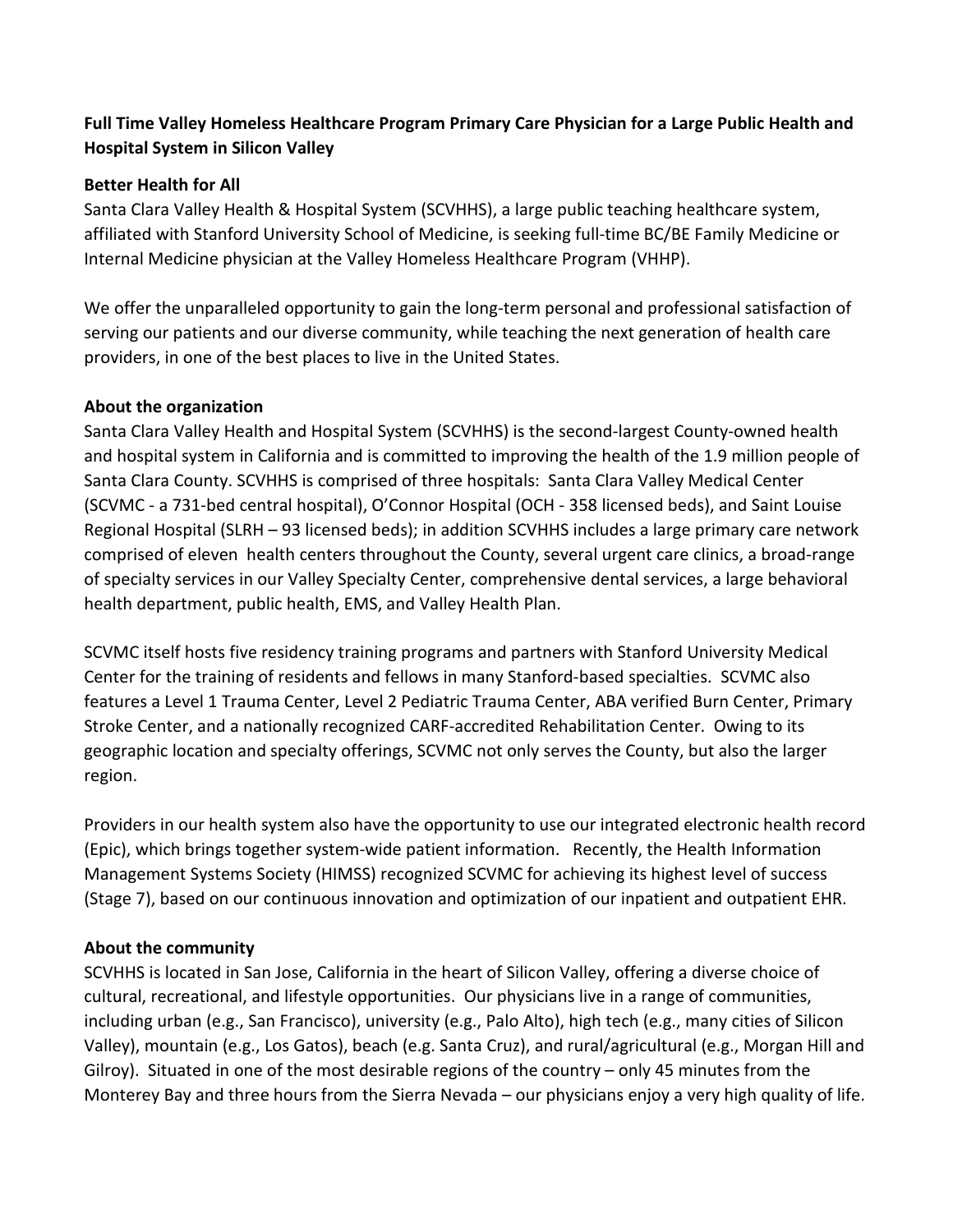# **About the Valley Homeless Healthcare Program (VHHP)**

VHHP provides preventative, acute and chronic medical care for approximately 7, 000 homeless and recently homeless patients annually.

VHHP consists of a network of Federally Qualified Health Centers (FQHCs), mobile medical units and street medicine and outreach programs that serve the homeless community of San Jose. VHHP is part of the Santa Clara Valley Health and Hospital System (HHS), and in existence since 2003 with a staff of approximately 100 people. Provider staff includes 10 internists, 5 family medicine physicians, 1 pediatrician, 1 family nurse practitioner, 4 psychiatrists, 3 pharmacists, and 4 psychologists and therapists. The staff also includes social workers, nurses, and outreach workers. Integral to its function, the program has several key partners including a case management team, psychology internship program, a methadone clinic, and a shelter organization.

#### **About the Position**

The VHHP physician will be one of 17 providers delivering primary care to patients experiencing homelessness. As part of the larger Valley Homeless Healthcare Program, the physician's responsibilities may include involvement in some of these projects:

- **Primary Care** Will provide primary care to patients across a variety of clinical sites, including fixed clinic sites, mobile medical unit sites, a medical respite program, and a street medicine program. Our clinics are diverse and tailored so specific vulnerable subpopulations, including a teen drop-in center, migrant farmworker outreach site, transgender/non-binary clinic, Re-Entry Clinic for people just released from custody and people who are pregnant.
- **Teaching** Physicians will be expected to teach Internal Medicine residents, Family Medicine residents and Addiction Medicine fellows in various outpatient settings. Other teaching opportunities include noon conference didactics for internal medicine residents and didactics for SCVMC Social Medicine residents.

VHHP care is based on a set of core values. We are looking for candidates with similar values. These values are as follows:

- **Team Care** Caring for complicated patients requires a team. All patients receive care from the entire team including our case managers, nurses, psychologists, and outreach workers. The ability to work within and through this team will be critical for success.
- **Flexibility**  Many of our sites are in non-traditional settings including shelter-based clinics and mobile medical units. Adapting practice styles to these non-traditional settings will be important.
- **Patient advocacy** The care provider is an advocate for the patient. Many of these patients have 'failed' other mainstream care settings. Advocating and developing creative solutions for their care will be an important aspect of the job.

#### **About compensation and benefits**

We offer competitive compensation, generous comprehensive benefit package (including 54 days of leave per year), paid malpractice (with tail coverage), vibrant professional environment, opportunity for career growth, and the opportunity to serve a multicultural patient population.